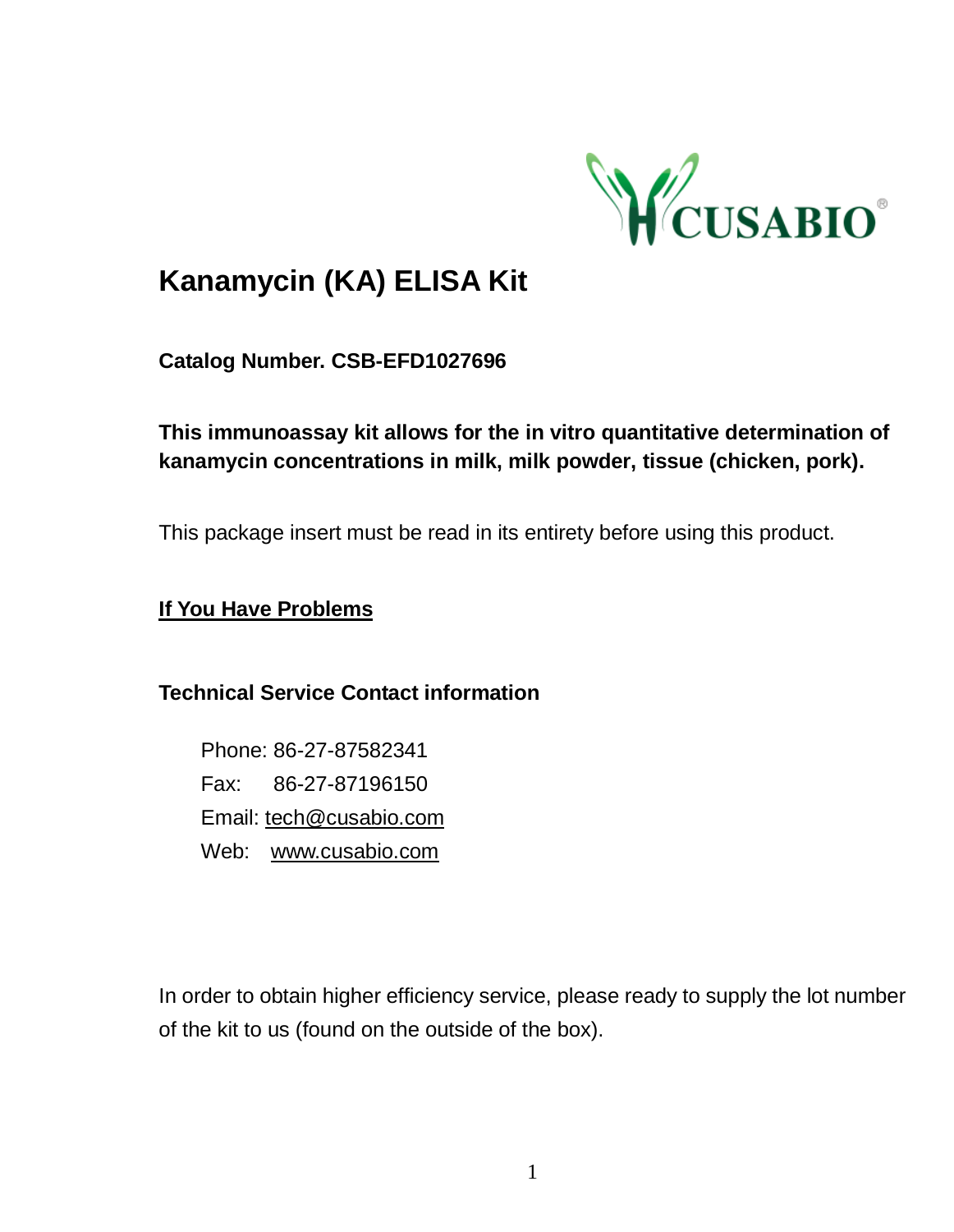#### **INTRODUCTION**

Kanamycin is a[n aminoglycoside](https://en.wikipedia.org/wiki/Aminoglycoside) antibiotic and is widely used in treating animal diseases. It harms the 8th cranial nerves, causing damages to the vestibular and cochlear. The main manifestations of renal toxicity are the damages of the [proximal convoluted tubule,](https://en.wikipedia.org/wiki/Proximal_convoluted_tubule) causing protein urine, hematuresis, [renal](javascript:void(0);) [hypofunction,](javascript:void(0);) etc. The residues of Kanamycin in animal derived food affect human health, in China and Occident, Kanamycin has been limited to use for its neurotoxicity an[d nephrotoxicity.](javascript:void(0);)

This kit is a detection product developed based on ELISA technology, with operation time as short as 50 min and a sensitivity of 0.5 ppb, and linear range from  $0.5$  ppb $\sim$ 40.5 ppb.

#### **PRINCIPLE OF THE ASSAY**

This assay employs the competitive inhibition enzyme immunoassay technique. The microtiter plate provided in this kit has been pre-coated with Kanamycin antigen. Standards or samples are added to the appropriate microtiter plate wells with Kanamycin specific antibody and Horseradish Peroxidase (HRP) conjugated anti-antibody. The competitive inhibition reaction is launched between pre-coated Kanamycin and Kanamycin in standards or samples with the Kanamycin special antibody. A substrate solution is added to the wells and the color develops in opposite to the amount of Kanamycin in the standards or samples. The color development is stopped and the intensity of the color is measured.

#### **DETECTION RANGE**

0.5 ppb~40.5 ppb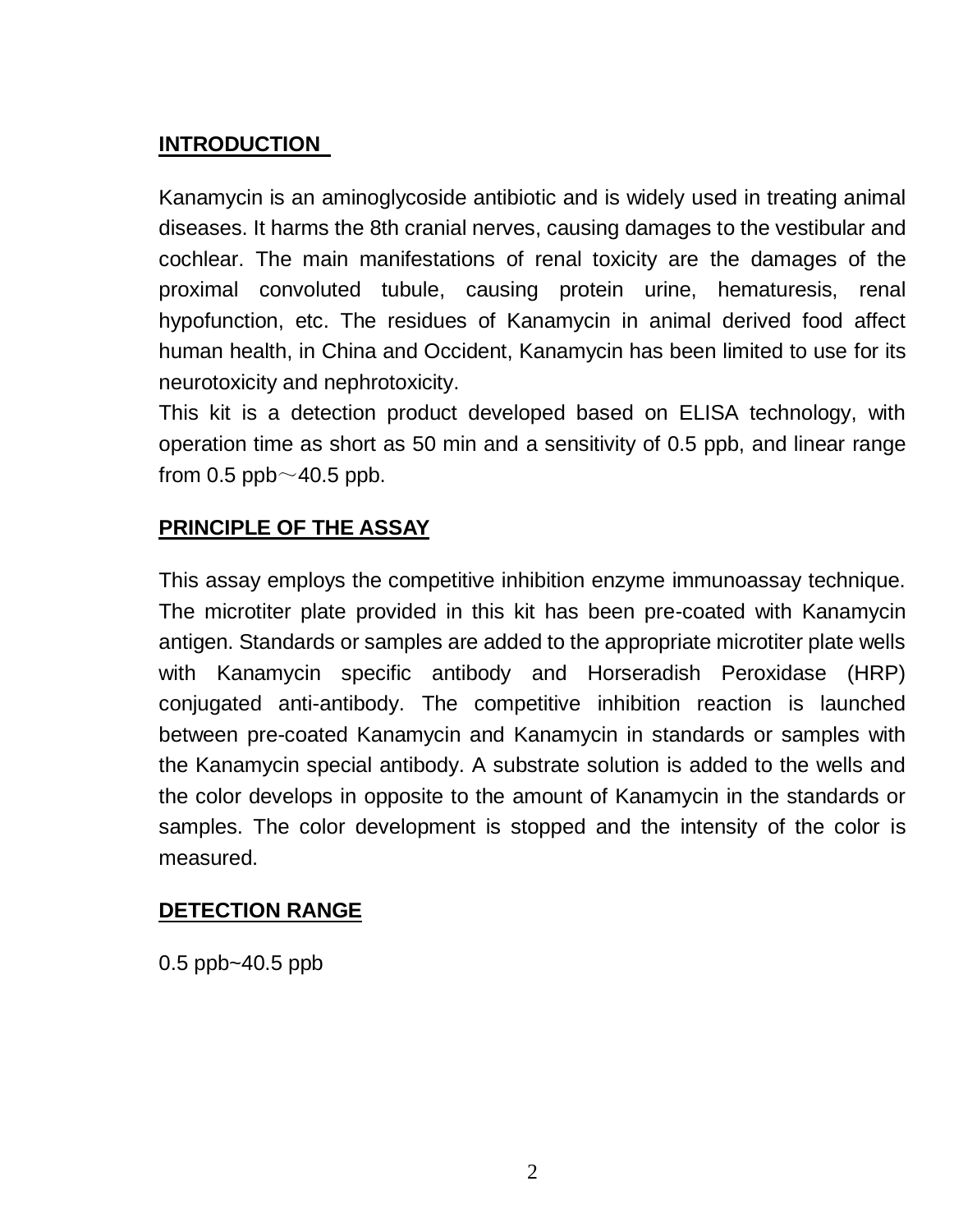## **SENSITIVITY**

The minimum detectable dose of the kit is typically less than 0.5 ppb.

The sensitivity of this assay, or Lower Limit of Detection (LOD) was defined as the lowest concentration that could be differentiated from zero.

#### **CROSS-REACTION RATE**

| 100%      |
|-----------|
| $< 0.1\%$ |
| $< 0.1\%$ |
| $< 0.1\%$ |
|           |

#### **RECOVERY RATE**

| Milk        | $80\% \sim 120\%$ |
|-------------|-------------------|
| Milk Powder | $90\% \sim 120\%$ |
| Tissue      | $90\% \sim 100\%$ |

## **LIMIT OF DETECTION**

| Milk        | 5 ppb  |
|-------------|--------|
| Milk Powder | 15 ppb |
| Tissue      | 5 ppb  |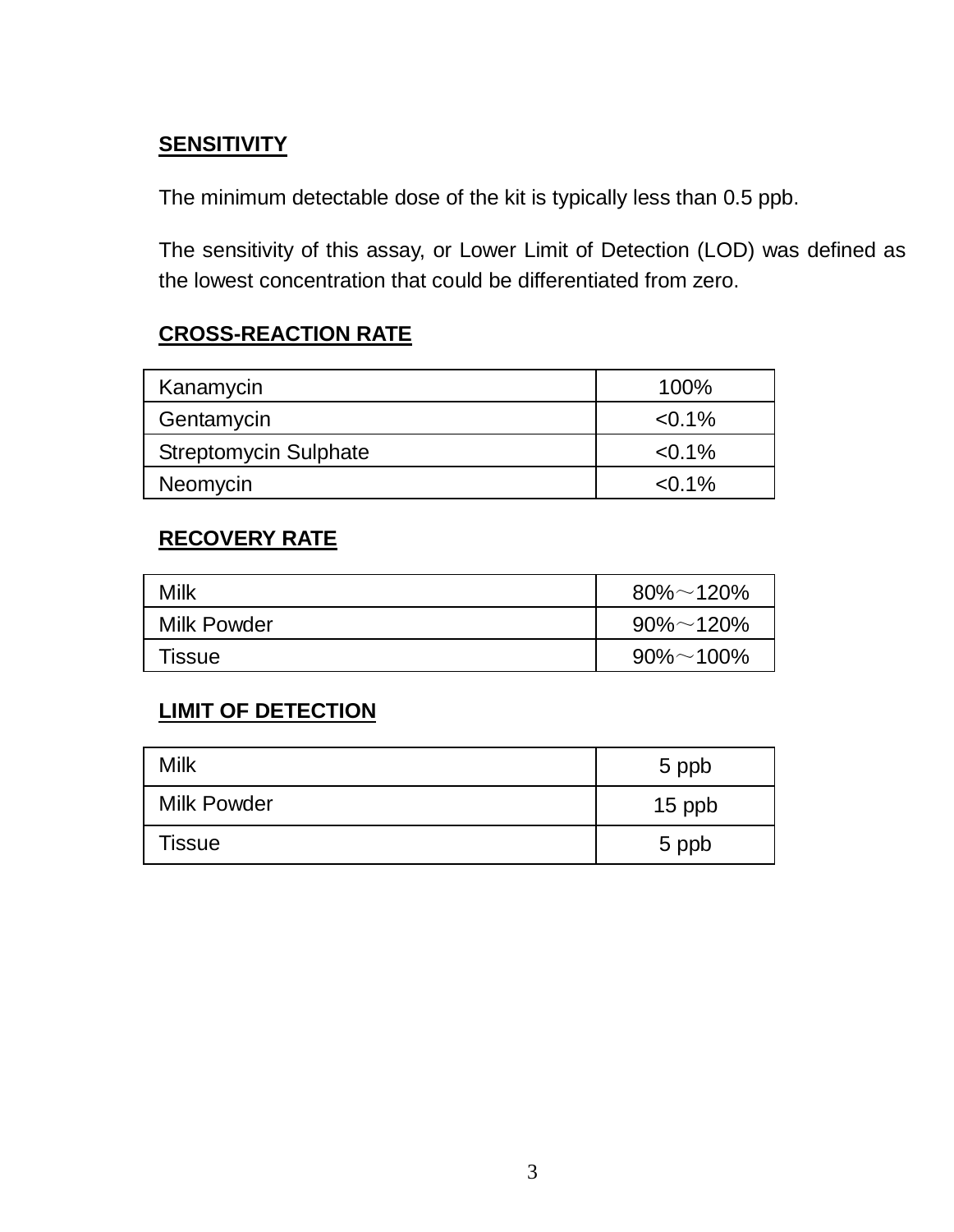#### **PRECISION**

#### **Intra-assay Precision (Precision within an assay): CV%<10%**

Three samples of known concentration were tested twenty times on one plate to assess.

#### **Inter-assay Precision (Precision between assays): CV%<10%**

Three samples of known concentration were tested in twenty assays to assess.

#### **LIMITATIONS OF THE PROCEDURE**

- The kit should not be used beyond the expiration date on the kit label.
- Do not mix or substitute reagents with those from other lots or sources.
- Any variation in operator, pipetting technique, washing technique, incubation time or temperature, and kit age can cause variation in binding.
- This assay is designed to eliminate interference by soluble receptors, binding proteins, and other factors present in biological samples. Until all factors have been tested in the Immunoassay, the possibility of interference cannot be excluded.

| Reagent                   | Quantity(96T)    | Quantity(48T)     |
|---------------------------|------------------|-------------------|
| Assay plate               | 96T              | 48T               |
| Standard                  | 6x1mL            | $6 \times 0.5$ mL |
| HRP-conjugate             | $1 \times 7$ mL  | $1 \times 3.5$ mL |
| Antibody                  | $1 \times 7$ mL  | $1 \times 3.5$ mL |
| <b>TMB Substrate</b>      | $1 \times 12$ mL | $1 \times 6$ mL   |
| <b>Stop Solution</b>      | $1 \times 10$ mL | $1 \times 5$ mL   |
| Sample Diluent            | $1 \times 20$ mL | $1 \times 10$ mL  |
| Wash Buffer(10x)          | $1 \times 30$ mL | $1 \times 15$ mL  |
| <b>Adhesive Strip</b>     | 4                | 4                 |
| <b>Instruction Manual</b> |                  |                   |

#### **MATERIALS PROVIDED**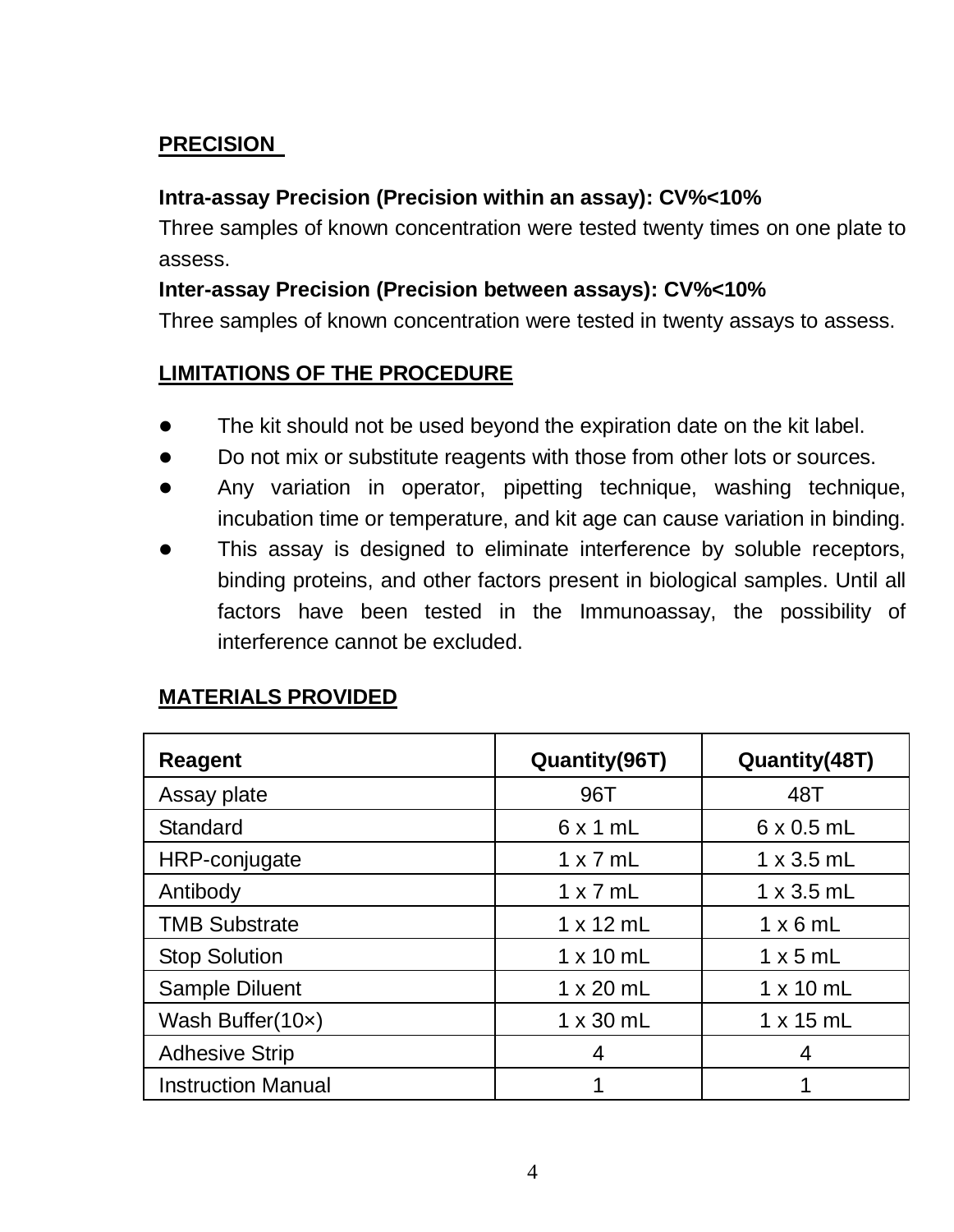## **STANDARD CONCENTRATION**

| Standard               | S0 | S1  | ິດ<br>ےت | S3  | S4   | S <sub>5</sub> |
|------------------------|----|-----|----------|-----|------|----------------|
| Concentration<br>(ppb) |    | 0.5 | 1.5      | 4.5 | 13.5 | 40.5           |

#### **STORAGE**

|            | Unopened kit   Store at $2 - 8$ °C. Do not use the kit beyond the expiration date |
|------------|-----------------------------------------------------------------------------------|
| Opened kit | May be stored for up to 1 month at $2 - 8^\circ$ C.                               |

#### **OTHER SUPPLIES REQUIRED**

- Microplate reader capable of measuring absorbance at 450 nm.
- An incubator which can provide stable incubation conditions up to 25°C
- Squirt bottle, manifold dispenser, or automated microplate washer.
- Centrifuge, Vortex mixer
- Analytical balance, 2 decimal place
- Single-channel micropipette(20 μL-200 μL, 100 μL-1000 μL)
- 300 μL multichannel micropipette
- Deionized or distilled water.
- [Pipette](javascript:void(0);) and pipette tips.
- **•** Test tubes for dilution
- $\bullet$  Na<sub>2</sub>HPO<sub>4</sub>.12H<sub>2</sub>O
- $\bullet$  NaH<sub>2</sub>PO<sub>4</sub> $\cdot$ 2H<sub>2</sub>O
- **•** Trichloroacetic acid (TCA)

#### **PRECAUTIONS**

The Stop Solution provided with this kit is an acid solution. Wear eve, hand, face, and clothing protection when using this material.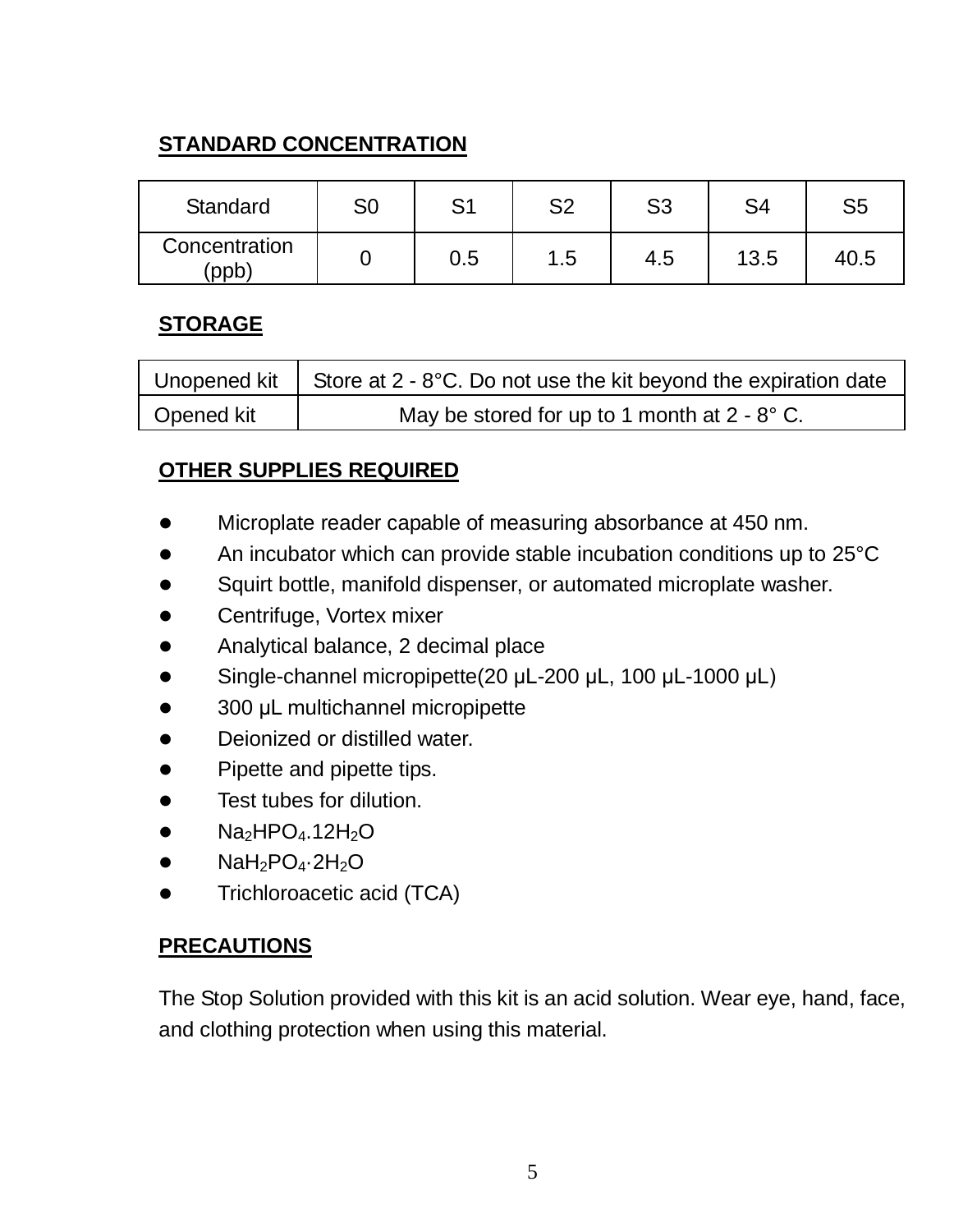#### **Note:**

- Kindly use graduated containers to prepare the reagent.
- Bring all reagents to room temperature (20-25°C) before use for 30 min.
- Only the disposable tips can be used for the experiments and the tips must be changed when used for different reagents.
- Distilled water is recommended to be used to make the preparation for reagents or samples. Contaminated water or container for reagent preparation will influence the detection result.

## **REAGENT PREPARATION**

- **Extraction Solution 1**:Weigh 5.37g of **Na2HPO4.12H2O** and 0.78g of **NaH2PO4.2H2O** to 100 mL of deionized water, shake well.
- **Extraction Solution 2**: Dilute 5 mL of **Sample Diluent** into 95 mL deionized or distilled water, shake well.
- **Extraction Solution 3**: Dilute 3g of **TCA** into 100 mL deionized or distilled water, shake well.
- **Wash Buffer (1x)**: If crystals have formed in the concentrate, warm up to room temperature and mix gently until the crystals have completely dissolved. Dilute 10 mL of **Wash Buffer (10x)** into 90 mL deionized or distilled water to prepare 100 mL of **Wash Buffer (1x)**. Keep it at 4℃ for one month.

#### **Note:**

- 1. CUSABIO is only responsible for the kit itself, but not for the samples consumed during the assay. The user should calculate the possible amount of the samples used in the whole test. Please reserve sufficient samples in advance.
- 2. If the samples are not indicated in the manual, a preliminary experiment to determine the validity of the kit is necessary.
- 3. Please predict the concentration before assaying. If values for these are not within the range of the standard curve, users must determine the optimal sample dilutions for their particular experiments.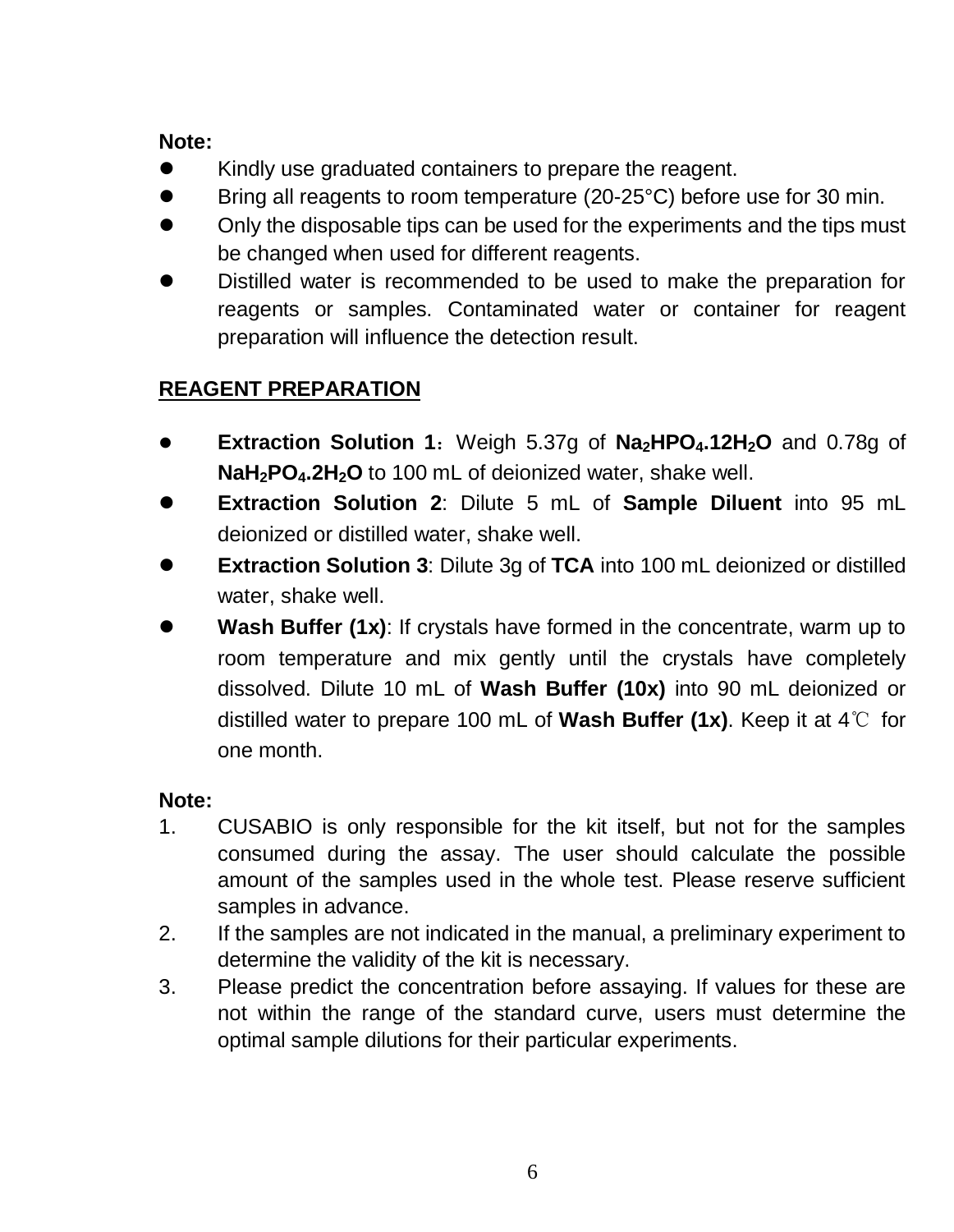## **SAMPLE COLLECTION AND STORAGE**

#### **A. Milk and Fresh milk**

- (1) Bring the milk sample to room temperature.
- (2) Transfer 100 μL sample into a new centrifugal tube and add 900 μL of **Extraction Solution 1**, shake well.
- (3) Take 50 μL sample for further analysis. Dilution factor of the samples: 10

## **B. Milk power**

- (1) Weigh 1.00±0.05g of milk power sample, add 5mL of **Extraction Solution 2**, shake properly for 5 min and then add 4 mL of **Extraction Solution 3**, shake properly for 5 min. Centrifuge at 4000 rpm for 10 min.
- (2) Transfer 100 μL supernatant into a new centrifugal tube, add 200 μL of **Sample Diluent**, shake well.
- (3) Take 50 μL sample for further analysis. Dilution factor of the samples: 30

## **C[. Tissue](javascript:void(0);) (Chicken, Pork)**

- $(1)$  Weigh 1.00  $\pm$  0.05g of the homogenized tissue sample, add 10 mL of **Extraction Solution 1**, shake properly for 5 min. Centrifuge at 4000 rpm for 10 min.
- (2) Take 50 μL supernatant sample for further analysis.

Dilution factor of the samples: 10

## **STORAGE**

The prepared sample may be stored for up to one day at 2-8°C.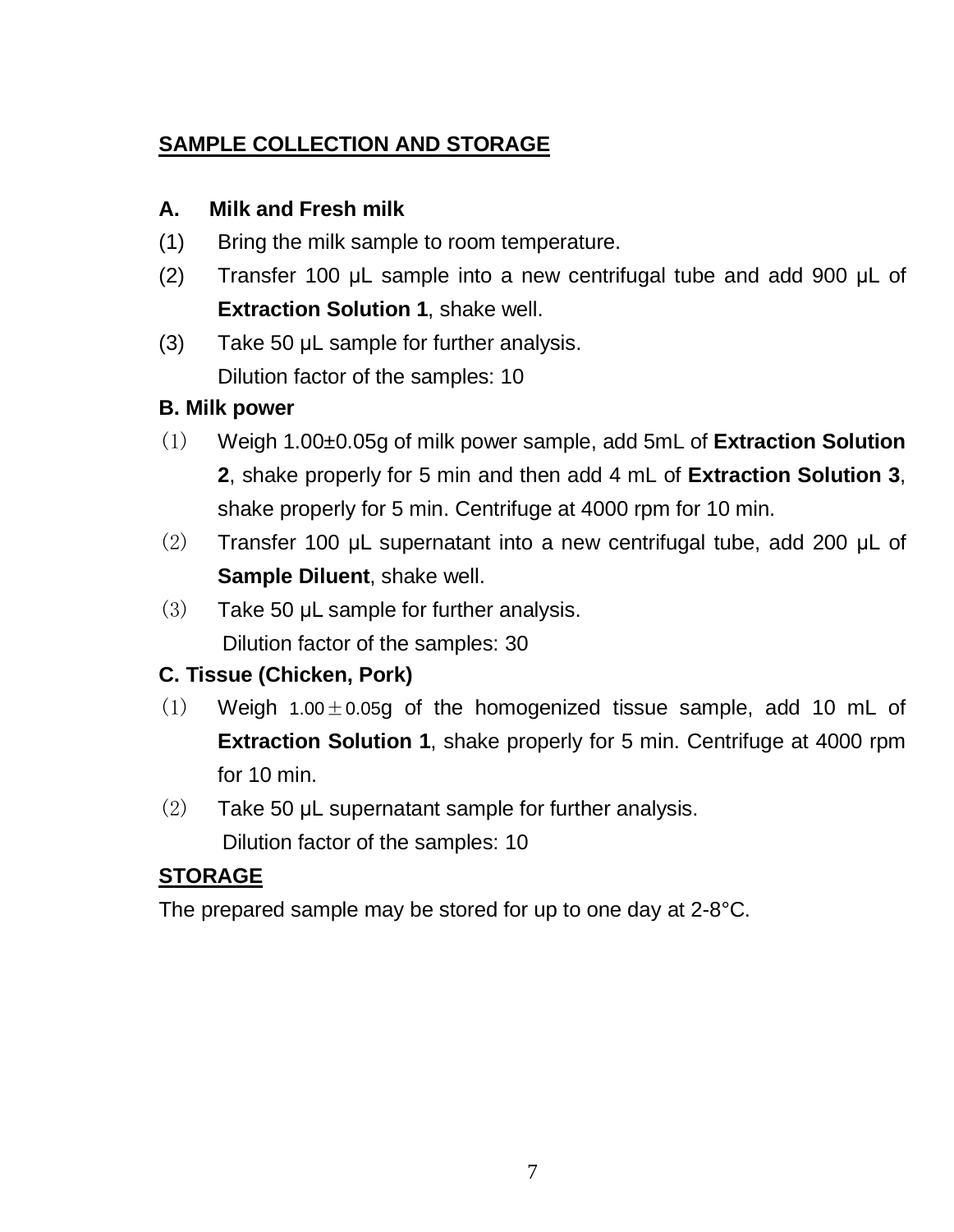#### **ASSAY PROCEDURE**

**Bring all reagents and samples to room temperature (20~25°C) before use. Centrifuge the sample again after thawing before the assay. It is recommended that all samples and standards be assayed in duplicate.** 

- 1. Prepare all reagents and samples as directed in the previous sections.
- 2. Determine the number of wells to be used and put any remaining wells and the desiccant back into the pouch and seal the ziploc, store unused wells at 2-8°C.
- 3. Add 50 μL of **Standard** or **Sample** per well. Then add 50 μL of **HRP-conjugate** to each well and 50 μL of **Antibody** to each well. Cover the microtiter plate with a new adhesive strip and mix well, then incubate for 30 min at 25°C.
- 4. Aspirate each well and wash, repeating the process four times. Wash by filling each well with 250 μL of **Wash Buffer (1x)** and let it stand for 30 seconds, complete removal of liquid at each step is essential to good performance.
- 5. Add 100 μL of **TMB Substrate** to each well, mix well, Incubate for 15 minutes at 25°C. Protect from light.
- 6. Add 50 μL of **Stop Solution** to each well, gently tap the plate to ensure thorough mixing.
- 7. Determine the optical density of each well within 5 min, using a microplate reader set to 450nm (Recommend to read the OD value at the dual-wavelength: 450/630 nm within 5 min).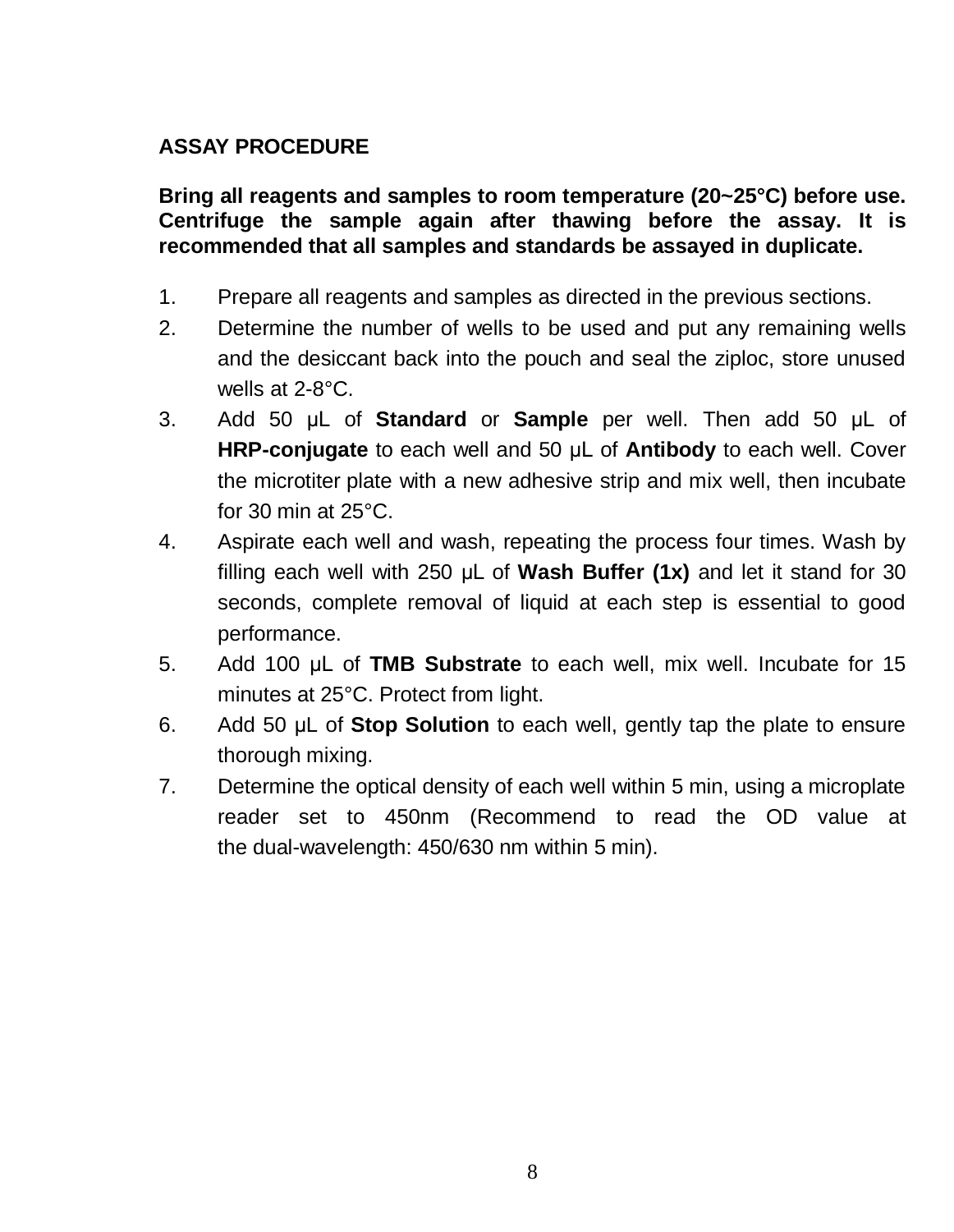Note:

- 1. The final experimental results will be closely related to validity of the products, operation skills of the end users and the experimental environments.
- 2. Samples or reagents addition: Please carefully add samples to wells and mix gently to avoid foaming. Do not touch the well wall as possible. For each step in the procedure, total dispensing time for addition of reagents or samples to the assay plate should not exceed 3 min. This will ensure equal elapsed time for each pipetting step, without interruption. Duplication of all standards and specimens, although not required, is recommended. To avoid cross-contamination, change pipette tips between additions of each standard level, between sample additions, and between reagent additions. Also, use separate reservoirs for each reagent.
- 3. Incubation: To ensure accurate results, proper adhesion of plate sealers during incubation steps is necessary. Do not allow wells to sit uncovered for extended periods between incubation steps. Once reagents have been added to the well strips, DO NOT let the strips DRY at any time during the assay. Incubation time and temperature must be observed.
- 4. Washing: The wash procedure is critical. Complete removal of liquid at each step is essential to good performance. After the last wash, remove any remaining Wash Solution by aspirating or decanting and remove any drop of water and fingerprint on the bottom of the plate. Insufficient washing will result in poor precision and falsely elevated absorbance reading. When using an automated plate washer, adding a 30 second soak period following the addition of wash buffer, and/or rotating the plate 180 degrees between wash steps may improve assay precision.
- 5. Controlling of reaction time: Observe the change of color after adding Substrates (e.g. observation once every 10 min). Substrates should change from colorless or light blue to gradations of blue. If the color is too deep, add Stop Solution in advance to avoid excessively strong reaction which will result in inaccurate absorbance reading.
- 6. Substrates are easily contaminated. Substrates should remain colorless or light blue until added to the plate. Please protect it from light.
- 7. Stop Solution should be added to the plate in the same order as the Substrates. The color developed in the wells will turn from blue to yellow upon addition of the Stop Solution. Wells that are green in color indicate that the Stop Solution has not mixed thoroughly with the Substrates.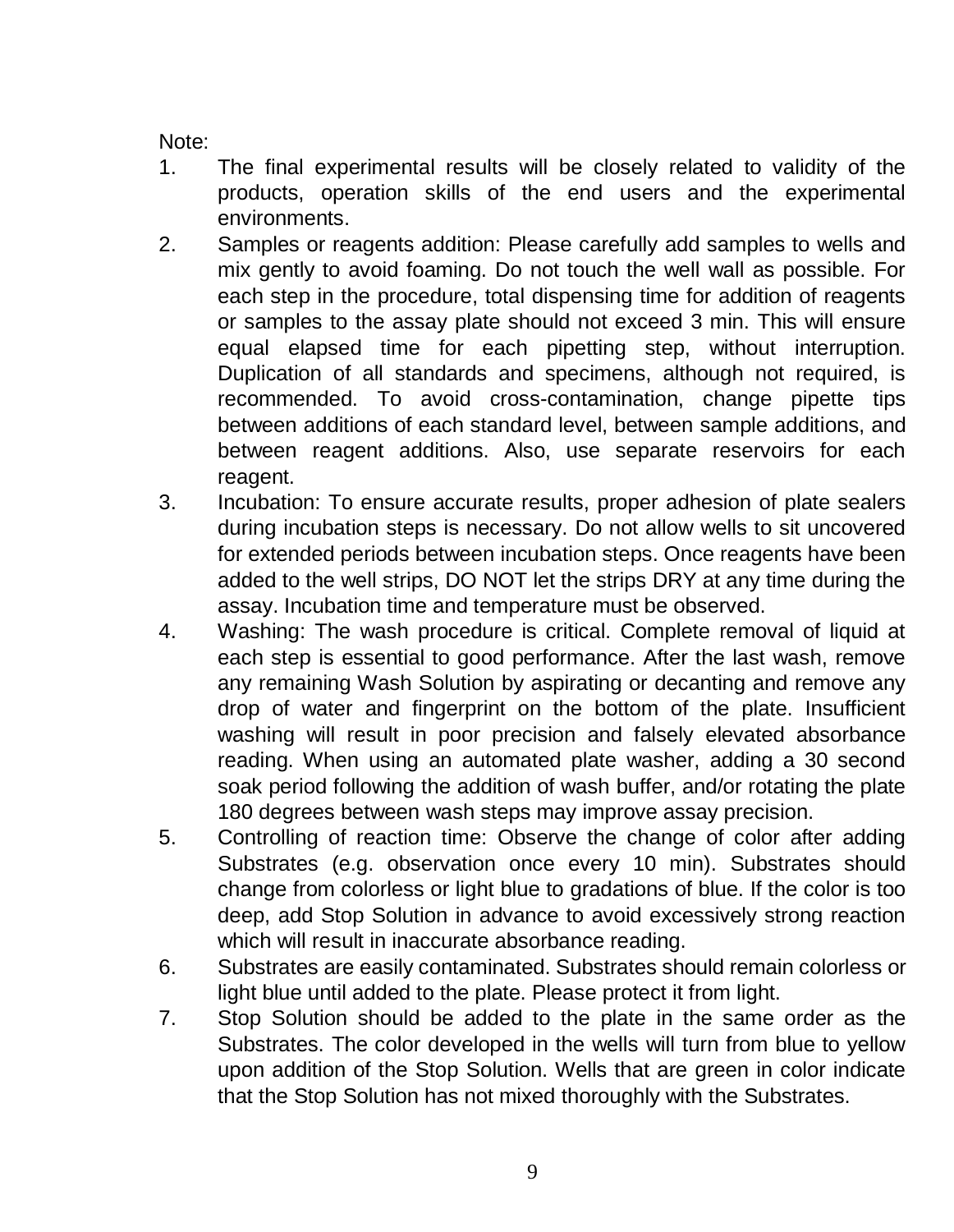#### **CALCULATION OF RESULTS**

**There are two methods to judge the results: the first one (A) is the rough judgment, while the second (B) is the quantitative determination. Note that the OD value of the sample has a negative correlation with Kanamycin in the sample.** 

#### **A:**

Compare the sample average absorbance values with standards values, the Kanamycin concentration in the samples can be concluded. For example, the absorbance value of sample 1 is 0.353, the absorbance value of sample 2 is 1.309; absorbance values of standard are:1.926, 1.579, 1.448, 0.711, 0.159, 0.094 and the corresponding concentrations are:0 ppb, 0.5 ppb, 1.5 ppb, 4.5 ppb, 13.5 ppb, 40.5 ppb; then the kanamycin in sample 1 and sample 2 are 4.5 ppb~13.5 ppb and 1.5 ppb~4.5 ppb; Lastly the reader is multiplied by the corresponding dilution factor of each sample and the actual concentration of sample is obtained.

#### **B:**

The mean values of the absorbance values obtained for the standards and the samples are divided by the absorbance value of the first standard (zero standard) and multiplied by 100%. The zero standard is thus made equal to 100% and the absorbance values are quoted in percentages.

Absorbency value (
$$
\%
$$
) =  $\frac{B}{B_0}$  x100%

B ——the average absorbance value of the sample or standard  $B_0$  ——the average absorbance value of the 0 ppb standard